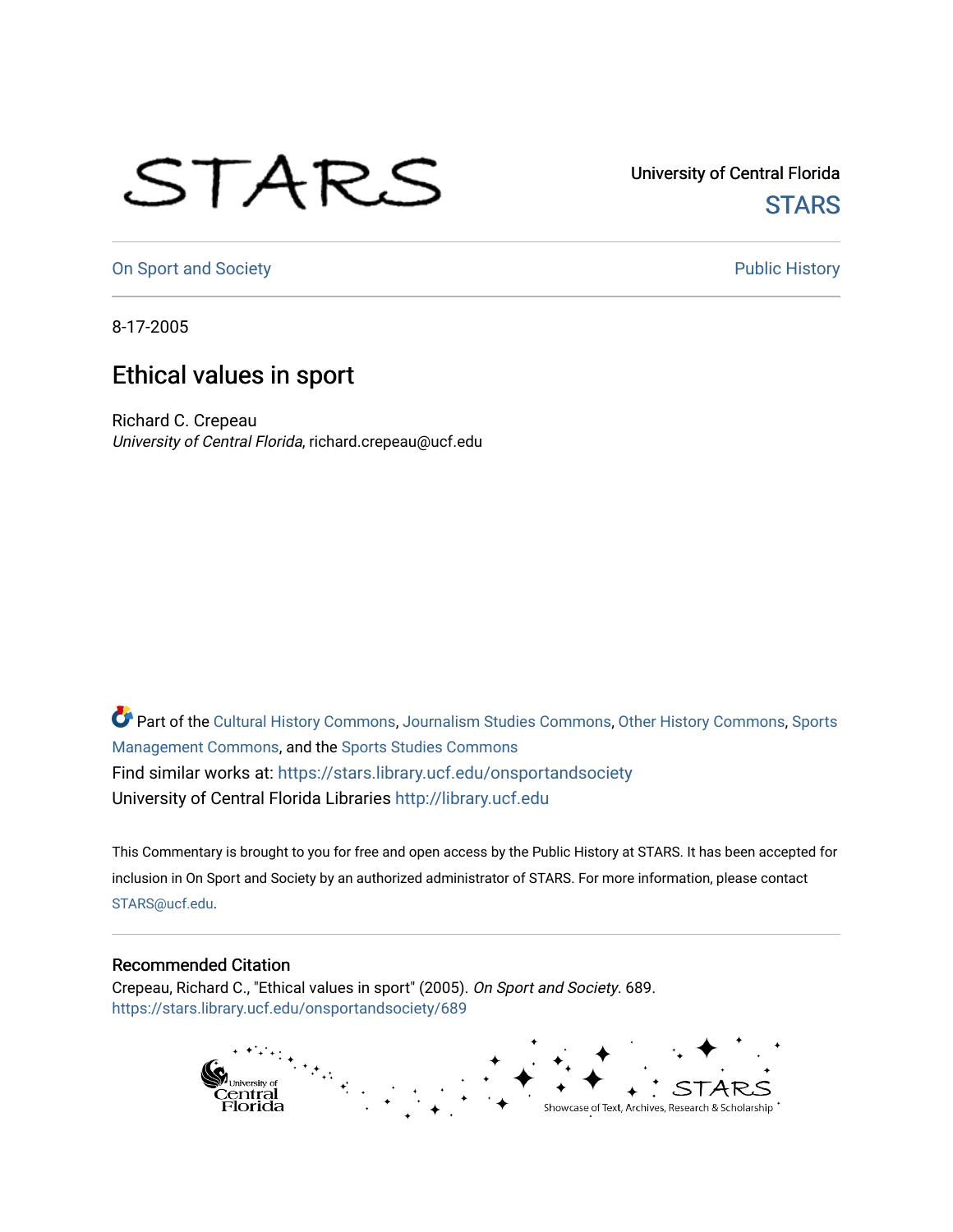## SPORT AND SOCIETY FOR H-ARETE Ethical values in sport AUGUST 17, 2005

At times, the world of sport offers its fans moral and ethical questions of a formidable nature rivaling the questions pondered by medieval theologians. For example, who is morally more reprehensible: a baseball player who assaults a television cameraman or one who takes steroids after denying under oath that he had never taken steroids. Whose transgression is worse: a football player who fails a drug test or a hockey player who in a premeditated action assaults a fellow player with a sucker punch from behind, drives his head into the ice, and breaks his neck?

This first case was put to baseball fans last week and the answer is unclear. When Kenny Rodgers returned from his suspension, which was truncated by an arbitrator, he was roundly booed by fans in Boston, but then Boston fans would do that. When Rafael Palmeiro returned from his suspension for failing his drug test, the fans in Baltimore gave him a mixed reception. Some booed; others cheered. More fans than congressmen, columnists or pundits cheered. In Oakland last night, the A's fans were less welcoming.

The second case is more perplexing. Clearly, NHL Commissioner Gary Bettman, in reinstating Todd Bertuzzi, thought that premeditated criminal assault was not serious enough to ban a player from the league, even if this was not a first offense. Many of the players and even The Great One, Wayne Gretzky, have welcomed Bertuzzi back to hockey, saying essentially that Bertuzzi has suffered enough. Steve Moore, who was the victim of Bertuzzi's assault, has still not recovered over a year after the incident. Apparently, he too has not suffered enough.

This may be the vilest performance in recent years in all of sport. The Cult of Violence in hockey is well known, the codes of violence are well understood, but simple premeditated assault should have resulted in a ban of both Bertuzzi and his coach, Marc Crawford, who set the bounty on Steve Moore's head. The ban for both should be for life. Bertuzzi's assault was not just criminal; it was cowardly. Any attempt to place a sucker punch from behind into the category of being within the macho code of hockey is absurd. Todd Bertuzzi should be in jail and not on the ice.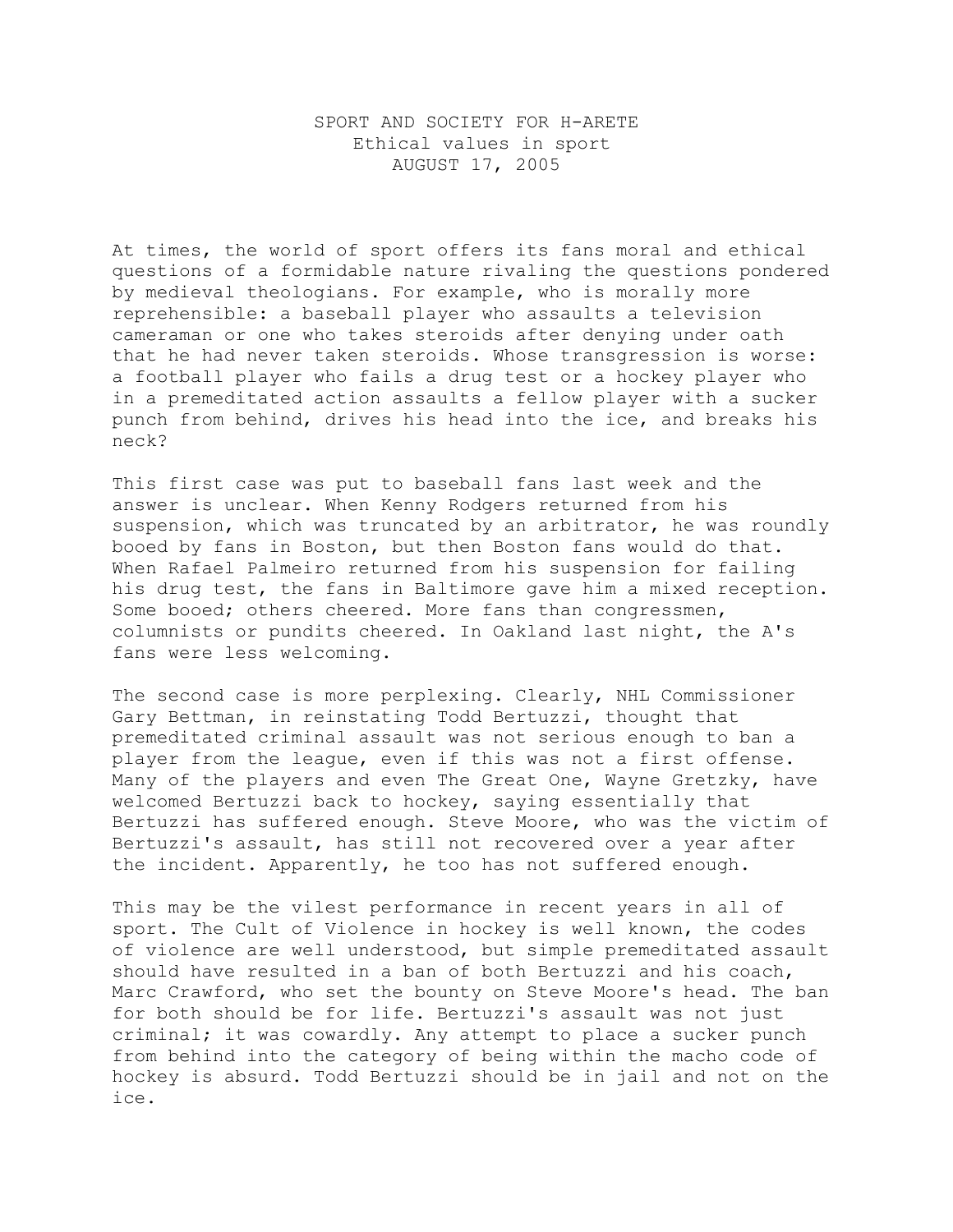This reinstatement is a pathetic decision by a failed commissioner who has just led his sport through an attempted suicide. If there were any decency in the National Hockey League Gary Bettman would no longer be associated with that organization. He has now taken a very bad situation and made it considerably worse. It would be nice to think that the fans will prove wiser than the clowns who run the NHL when they react to Bertuzzi's return to the ice, but I won't be holding my breath.

As for those football players in the National Football League who are suspended for taking drugs, no one seems to care. I don't recall any case of a player being booed heavily after returning from a drug suspension.

The simple truth is that the bottom line is winning. If you are winning or are an excellent player, all is forgiven. If you are not, well then, a lot is still forgiven but maybe not everything.

The current sports scene offers another case to consider. Two weeks ago, The Orlando Sentinel ran a feature story in which they pointed out that many convicted felons just out of the slammer will be playing college football when the season opens in a few weeks. One is a player convicted of mugging a fellow student who returns to the field of play after serving 258 days in jail. Another was convicted of armed robbery. A third stole \$16,000 in computer equipment. Two others were involved in a fight in which a young man was killed. One of these players was convicted of manslaughter, while the other was convicted of felony assault. All will be part of the great spectacle that is college football.

According to Paul Haagen of the Center for Sports Law and Policy at Duke University Law School, most of the convicted felons on campus are football players. Most convicted felons would not be admitted or readmitted to the same universities unless they were athletes. The Sentinel offered another half-dozen cases to illustrate the point.

Coaches who embrace these players invariably argue that they are in the "second chance" and "lifesaving" business. Former Nebraska football coach Tom Osborne could wax eloquent about his Father Flanagan role in saving the troubled souls of the young men on his team. Other coaches like Urban Meyer, now at the University of Florida, and Bobby Petrino, at the University of Louisville, make the same point when discussing these cases.